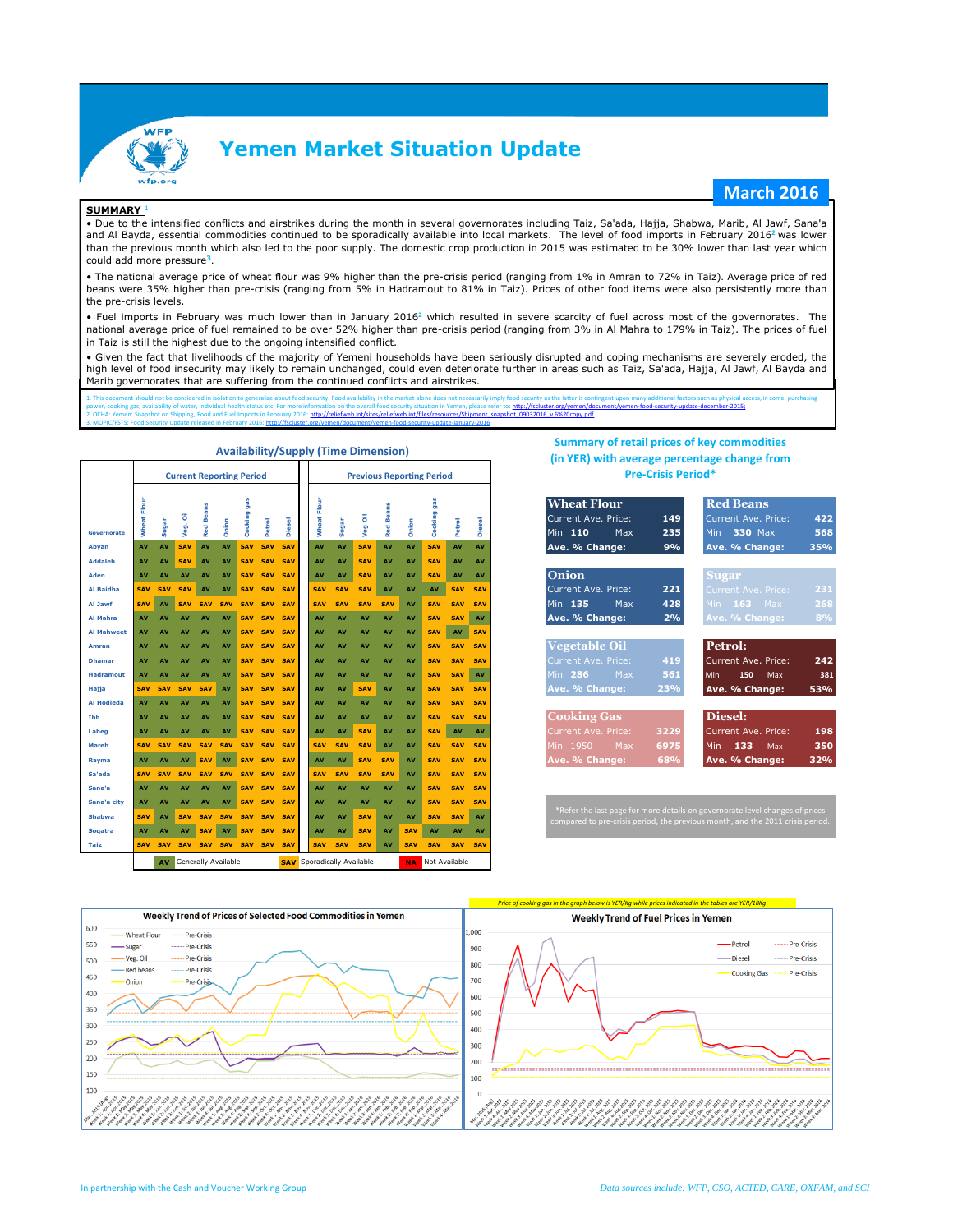|   |                                                                             |            |                    | u nange oi<br>current avg     |                                                | <b>Direction of Change</b>   |                                      |                         |          | 8    |                          | avg. price              | ang of curr                         |                                                  |                         | Direction of Change     |                    | 8            |             |                        | nge of curry<br>avg. price |                                                       | <b>Direction of Change</b>                         |                  |                    |                                   | 8           |                  |                 | ge of current at<br>ice compared to                   |                    |                         | Direction of Chang           |             |                              |
|---|-----------------------------------------------------------------------------|------------|--------------------|-------------------------------|------------------------------------------------|------------------------------|--------------------------------------|-------------------------|----------|------|--------------------------|-------------------------|-------------------------------------|--------------------------------------------------|-------------------------|-------------------------|--------------------|--------------|-------------|------------------------|----------------------------|-------------------------------------------------------|----------------------------------------------------|------------------|--------------------|-----------------------------------|-------------|------------------|-----------------|-------------------------------------------------------|--------------------|-------------------------|------------------------------|-------------|------------------------------|
| Σ | Commodity                                                                   |            | Σ<br>$\rightarrow$ | -Crisis<br><b>Pre</b>         | Ave)<br>ithin Mon<br>Trend<br>$\infty$<br>2011 | 1 M                          | Crisis<br>۹ë                         | $\mathfrak{S}$<br>2011  | Market   | ২    |                          | Σ                       | -Crisis<br>غ                        | Ave)<br>ithin Mon<br>Trend<br>$\xi$<br>2011<br>ξ | $_{\rm 1~M}$            | Crisis<br>È             | $\epsilon$<br>2011 | à,<br>Market |             | Σ                      | Crisis<br>فع               | Ave)<br>Within Mon<br>Trend<br>$\mathfrak{S}$<br>2011 | $\boldsymbol{\Sigma}$<br>$\rightarrow$             | Crisis<br>È      | $\epsilon$<br>2011 |                                   | à<br>Market |                  | Σ               | Crisis<br>؋                                           | $\check{\epsilon}$ | nin Mo<br>Trend         | ♦<br>$\rightarrow$           | Crisis<br>ë | 2011 (Yr                     |
|   | Wheat flour (kg)<br>Sugar (kg)                                              | 157<br>223 | 2%<br>2%           | 15%<br>$-2%$<br>4%<br>$-219$  |                                                |                              |                                      | ۳                       |          |      | 158<br>208               | $1\%$<br>2%             | 15%<br>$-1%$<br>$-3%$<br>$-279$     |                                                  |                         |                         |                    |              | 158<br>238  | 3% 16%<br>4%           | $-1%$<br>11%<br>$-16%$     |                                                       |                                                    |                  |                    |                                   |             | 154<br>225       | 0%<br>1%        | 13%<br>5%                                             | $-4%$<br>$-20%$    |                         |                              | ▲           |                              |
|   | Veg. Oil (litre)                                                            | 378        | 7%                 | 11% - 15%                     |                                                | ▲                            | ▲                                    |                         |          |      | 360                      | 6%                      | 6%<br>$-19%$                        |                                                  |                         |                         | ▼                  |              | 375         | 9% 10%                 | $-159$                     |                                                       |                                                    | ▲                |                    |                                   |             | 381              | 5%              | 12%                                                   | $-149$             |                         |                              |             |                              |
|   | Red beans (kg)                                                              | 400        | $0\%$              | 28%<br>43%                    |                                                | $\ddot{}$                    | ▲                                    |                         |          |      | 515                      | 1%                      | 64%<br>84%                          |                                                  |                         |                         |                    |              | 400         | $0\%$                  | 28%<br>43%                 |                                                       |                                                    |                  |                    |                                   |             | 450              | 38%             | 44%                                                   | 60%                |                         |                              |             | ▲                            |
|   | Onion (kg)                                                                  | 220        | 10%                | $1\%$<br>39%                  |                                                | ▲                            |                                      |                         | Notealeh |      | 375                      | $-7%$                   | 73% 137%                            |                                                  | ▼                       |                         |                    | Aden         | 200         | 7%                     | $-8%$<br>26%               |                                                       |                                                    | ▼                |                    |                                   | Æ           | 305              | 2%              | 40%                                                   | 92%                |                         |                              |             |                              |
|   | Petrol (Litre)                                                              | 150        | 0%                 | $-5%$<br>$-29$                |                                                |                              | ▼                                    |                         |          |      | 233                      | -8%                     | 47%<br>53%                          |                                                  |                         |                         |                    |              | 150         | $0\%$                  | $-5%$<br>$-2%$             |                                                       |                                                    |                  |                    |                                   | द           | 255              | 4%              | 61%                                                   | 67%                | ▼                       |                              |             |                              |
|   | Diesel (Litre)                                                              | 150        | 0%                 | 0%<br>1%                      |                                                | ▶                            |                                      |                         |          | 238  |                          | 6%                      | 60%<br>58%                          |                                                  | ▲                       | ▲                       |                    |              | 150         | 0%                     | 0%<br>1%                   |                                                       |                                                    |                  |                    |                                   |             | 195              | 4%              | 30%                                                   | 32%                | $\overline{\mathbf{v}}$ | Þ                            | ▲           |                              |
|   | Cooking Gas (Bottle)                                                        |            | 2375 -14%          | 23% -21%                      |                                                | $\overline{\mathbf{v}}$      | $\blacktriangle$                     | ▼                       |          | 3725 |                          | 3%                      | 94%<br>24%                          |                                                  |                         |                         |                    |              | 2625 - 13%  |                        | 36%<br>$-13%$              |                                                       | $\overline{\textbf{v}}$                            |                  |                    |                                   |             | 3250             | $-2%$           | 69%                                                   | 8%                 |                         |                              |             |                              |
|   | Wheat flour (kg)                                                            | 158        | $0\%$              | 15%<br>$-19$                  |                                                |                              | $\blacktriangle$                     |                         |          |      | 122                      |                         | $-3\% -11\% -24\%$                  |                                                  |                         |                         |                    |              | 110         |                        | 5% -20% -31%               |                                                       |                                                    |                  |                    |                                   |             | 138              | $-1%$           | $1\%$                                                 | $-149$             |                         |                              |             |                              |
|   | Sugar (kg)                                                                  | 238        | $1\%$              | 11%<br>$-169$                 |                                                |                              | ▲                                    | ▼                       |          |      | 163                      | 0% -24%                 | $-43%$                              |                                                  |                         | $\overline{\textbf{v}}$ |                    |              | 177         |                        | 2% -17% -37%               |                                                       |                                                    | ▼                |                    |                                   |             | 228              | 3%              | 6%                                                    | $-209$             |                         |                              |             |                              |
|   | Veg. Oil (litre)                                                            | 475        | 7%                 | 39%<br>7%                     |                                                | ▲                            | ▲                                    |                         |          |      | 286                      |                         | 7% -16% -35%                        |                                                  | ▲                       |                         | ▼                  |              | 338         | 8%                     | $-1\% -24\%$               |                                                       |                                                    |                  |                    |                                   |             | 369              | 0%              | 8%                                                    | $-179$             |                         |                              |             |                              |
|   | Red beans (kg)                                                              | 450        | $-8%$              | 44%<br>60%                    |                                                | $\overline{\mathbf{v}}$      |                                      |                         | ž        |      | 450 -10%                 |                         | 44%<br>60%                          |                                                  |                         |                         |                    | na fa        | 425         | 3%                     | 36%<br>51%                 |                                                       |                                                    |                  |                    |                                   |             | 388              | 12%             | 24%                                                   | 38%                |                         |                              |             |                              |
|   | Onion (kg)                                                                  |            | 269 -23%           | 24%<br>70%                    |                                                |                              |                                      |                         | ₹        |      | 180                      | 20% -17%                | 14%                                 |                                                  |                         | v                       |                    |              | 250         | $1\%$                  | 15%<br>58%                 |                                                       |                                                    |                  |                    |                                   |             | 300              | $-20%$          | 38%                                                   | 89%                |                         |                              |             | ▲                            |
|   | Petrol (Litre)<br>Diesel (Litre)                                            | 206<br>188 | $-3%$<br>$-3%$     | 30%<br>35%<br>25% 26%         |                                                | ▶<br>٠                       | ▲<br>▲                               | A                       |          |      | 163                      | $-7%$<br>133 - 2% - 12% | 3%<br>7%<br>$-11%$                  | ▲                                                | ▼<br>ь                  | ▼                       |                    | ৰ            | 164<br>180  | $0\%$<br>0% 20%        | 3%<br>8%<br>21%            | ▲                                                     | D                                                  | $\blacktriangle$ | ▲                  |                                   |             | 250<br>184       | $-7%$<br>0%     | 58%<br>23%                                            | 64%<br>24%         | ▲                       |                              |             | ▲                            |
|   | Cooking Gas (Bottle)                                                        |            | 1950 - 26%         | $-359$<br>$1\%$               |                                                | $\overline{\mathbf{v}}$      | ь                                    | $\overline{\mathbf{v}}$ |          | 2250 |                          | $-37%$<br>17%           | $-25%$                              |                                                  | $\overline{\textbf{v}}$ |                         | ▼                  |              | 2625        | $-5%$                  | 36%<br>$-139$              |                                                       |                                                    |                  |                    |                                   |             | 3475             | 11 <sup>%</sup> | 81%                                                   | 159                |                         |                              |             |                              |
|   |                                                                             |            |                    |                               |                                                |                              |                                      |                         |          |      |                          |                         |                                     |                                                  |                         |                         |                    |              |             |                        |                            |                                                       |                                                    |                  |                    |                                   |             |                  |                 |                                                       |                    |                         |                              |             |                              |
|   | Wheat flour (kg)                                                            | 140        | $0\%$              | 2% -12%                       |                                                |                              |                                      |                         |          |      | 126                      |                         | 2% -8% -21%                         |                                                  |                         | ▼                       | v                  |              | 147         | $0\%$                  | 7%<br>$-8%$                |                                                       |                                                    |                  |                    |                                   |             | 136              | 2%              | $0\%$                                                 | $-15%$             |                         |                              |             |                              |
|   | Sugar (kg)<br>Veg. Oil (litre)                                              | 201<br>348 | 16%<br>12%         | -6%<br>$-299$<br>2%<br>$-22%$ |                                                | ▲<br>▲                       | ▼                                    | ۷<br>۷                  |          |      | 201 21%<br>295           | 4%                      | $-6%$<br>$-29%$<br>$-14%$<br>$-33%$ |                                                  |                         | ▼                       | ▼                  |              | 226<br>443  | 3%<br>12%              | 6%<br>$-209$<br>30%<br>0%  |                                                       |                                                    |                  |                    |                                   |             | 210<br>338       | 1%<br>7%        | $-2%$<br>$-1%$                                        | $-269$<br>$-249$   | ۳.                      |                              |             | $\overline{\textbf{v}}$<br>▼ |
|   | Red beans (kg)                                                              | 450        | $-3%$              | 44%<br>60%                    |                                                |                              |                                      |                         |          |      | 330 - 39%                |                         | 5%<br>18%                           |                                                  | ▼                       |                         |                    |              | 350         | $0\%$                  | 12%<br>25%                 |                                                       |                                                    |                  |                    |                                   |             | 413              | $-2%$           | 32%                                                   | 479                |                         |                              |             |                              |
|   | Onion (kg)                                                                  |            |                    | 141 -48% -35% -11%            |                                                |                              | ▼                                    |                         |          |      | 188                      | $-6\% -13\%$            | 19%                                 |                                                  |                         | ▼                       |                    | Hajja        |             | 213 - 32%              | $-2%$<br>34%               | ▼                                                     |                                                    |                  |                    |                                   |             | 141              | $-29%$          | $-35%$                                                | $-119$             |                         |                              |             |                              |
|   | Petrol (Litre)                                                              | 299        | $-4%$              | 89%<br>96%                    |                                                |                              | ▲                                    |                         |          |      | 179                      | $-3%$<br>13%            | 18%                                 |                                                  |                         |                         |                    |              | 274         | $-4%$                  | 73%<br>80%                 |                                                       |                                                    |                  |                    |                                   | ਕ           | 258              | $-1%$           | 63%                                                   | 69%                |                         |                              |             |                              |
|   | Diesel (Litre)                                                              | 194        |                    | -1% 29% 31%                   |                                                | ь                            | ▲                                    |                         |          |      | 143                      | $-5%$<br>$-2%$          | $-4%$                               |                                                  |                         |                         |                    |              | 181         | 0% 21%                 | 22%                        |                                                       |                                                    | ▲                |                    |                                   |             | 203              | $-1%$           | 35%                                                   | 37%                |                         |                              |             |                              |
|   | Cooking Gas (Bottle)                                                        | 3038       | $-6%$              | 58%<br>19                     |                                                | $\overline{\textbf{v}}$      |                                      |                         |          |      | 2825 - 27%               |                         | 47%<br>$-6%$                        |                                                  | $\overline{\mathbf{v}}$ |                         |                    |              | 3750        | 5%                     | 95%<br>24%                 |                                                       | ь                                                  |                  |                    |                                   |             | 3575             | 8%              | 86%                                                   | 19%                |                         |                              |             |                              |
|   | Wheat flour (kg                                                             | 137        | 4%                 | $0\% - 15\%$                  |                                                |                              |                                      |                         |          |      | 156                      | $0\%$<br>14%            | $-3%$                               |                                                  |                         |                         |                    |              | 162         | $0\%$                  | 18%<br>1%                  |                                                       |                                                    |                  |                    |                                   |             | 147              | 5%              | 7%                                                    | $-8%$              |                         |                              |             |                              |
|   | Sugar (kg)                                                                  | 178        | 2%                 | $-17%$<br>$-37$               |                                                |                              |                                      |                         |          |      | 239                      | 4%                      | 12%<br>$-16%$                       |                                                  |                         |                         |                    |              | 237         | 4%                     | 11%<br>$-16%$              |                                                       |                                                    |                  |                    |                                   |             | 196              | 1%              | -9%                                                   | $-319$             |                         |                              |             |                              |
|   | Veg. Oil (litre)                                                            | 383        | 9%                 | 12% -14%                      |                                                | ▲                            |                                      |                         |          |      |                          | 426 18% 25%             | $-4%$                               |                                                  |                         |                         |                    |              | 403         | 10%                    | 18%<br>$-99$               |                                                       |                                                    |                  |                    |                                   |             | 436              | 12%             | 28%                                                   | $-2%$              |                         |                              |             | Þ                            |
|   | Red beans (kg)                                                              | 475        | 1%                 | 52%<br>69%                    |                                                | ٠                            | ▲                                    |                         | Lahee    |      |                          | 410 - 17% 31%           | 46%                                 |                                                  | ▼                       |                         |                    | Mareb        |             | 450 -11%               | 44%<br>60%                 |                                                       | ۷                                                  |                  |                    |                                   |             | 510              | $-14%$          | 63%                                                   | 82%                |                         |                              |             | ▲                            |
|   | Onion (kg)                                                                  | 135        |                    | -5% -38% -15%                 |                                                | $\overline{\mathbf{v}}$      | ▼                                    |                         |          |      |                          | 175 - 39% - 19%         | 10%                                 |                                                  | $\overline{\mathbf{v}}$ |                         |                    |              |             |                        | 325 -15% 50% 105%          |                                                       |                                                    |                  |                    |                                   |             | 275              | $-1%$           | 27%                                                   | 73%                |                         |                              |             |                              |
|   | Petrol (Litre)                                                              | 238        | $0\%$              | 50%<br>56%                    |                                                |                              |                                      |                         |          |      | 206                      | $-8%$                   | 35%<br>30%                          |                                                  | ь                       |                         |                    |              | 213         | $-3%$                  | 34%<br>40%                 |                                                       |                                                    |                  |                    |                                   |             | 308              | $-4%$           | 94%                                                   | 102%               |                         |                              |             |                              |
|   | Diesel (Litre)<br>Cooking Gas (Bottle)                                      | 270        | $0\%$<br>2925 -10% | 80%<br>82%<br>52%<br>$-3%$    | $\mathbf{v}$                                   | ٠<br>$\overline{\mathbf{v}}$ | $\blacktriangle$<br>$\blacktriangle$ |                         |          |      | 150<br>3088 -15%         | $0\%$<br>60%            | 0%<br>1%<br>2%                      | ▲                                                | $\overline{\mathbf{v}}$ | ▲                       |                    |              | 219<br>2750 | $-5%$<br>$-6%$         | 46%<br>48%<br>43%<br>$-9%$ | ▲<br>$\blacktriangle$                                 | $\overline{\textbf{v}}$<br>$\overline{\mathbf{v}}$ | ▲<br>▲           |                    |                                   |             | 218<br>3525 -15% | $-1%$           | 45%<br>83%                                            | 47%<br>17%         |                         | ь<br>$\overline{\mathbf{v}}$ |             |                              |
|   |                                                                             |            |                    |                               |                                                |                              |                                      |                         |          |      |                          |                         |                                     |                                                  |                         |                         |                    |              |             |                        |                            |                                                       |                                                    |                  |                    |                                   |             |                  |                 |                                                       |                    |                         |                              |             |                              |
|   | Wheat flour (kg)                                                            | 165        | 2%                 | 20%<br>3%                     |                                                |                              | ▲                                    |                         |          |      | 153                      | 1%                      | 12%<br>$-5%$                        |                                                  |                         | ▲                       |                    |              | 150         | 5% 10%                 | $-6%$                      |                                                       |                                                    |                  |                    |                                   |             | 156              | 4%              | 14%                                                   | $-3%$              |                         |                              |             |                              |
|   | Sugar (kg)                                                                  | 238        | 3%                 | 11%<br>$-169$                 |                                                |                              |                                      | τ                       |          |      | 232                      | 5%                      | 8%<br>$-18%$                        |                                                  |                         |                         | ▼                  |              | 245         | 20%                    | 14%<br>$-149$              |                                                       |                                                    |                  |                    |                                   |             | 219              | 5%              | 2%                                                    | $-23%$             |                         |                              |             |                              |
|   | Veg. Oil (litre)<br>Red beans (kg)                                          | 468<br>438 | $-2%$<br>8%        | 37%<br>5%<br>40%<br>56%       |                                                | ▲                            | ▲<br>▲                               |                         |          |      | 483<br>515               | 37%<br>7%               | 41%<br>9%<br>64%<br>84%             |                                                  |                         |                         |                    | 용            |             | 524 51%<br>543 22% 73% | 54%<br>189<br>93%          |                                                       |                                                    |                  |                    |                                   |             | 365              | 4%<br>42%       | 7%<br>80%                                             | $-189$<br>100%     |                         |                              |             | ▼<br>▲                       |
|   | Onion (kg)                                                                  |            | 260 -16% 20%       | 64%                           |                                                | $\overline{\mathbf{v}}$      | ▲                                    |                         | j        |      | 223 - 32%                |                         | 2%<br>40%                           |                                                  |                         |                         |                    |              |             | 210 -33%               | $-3%$<br>32%               |                                                       | ۳                                                  |                  |                    |                                   |             | 563<br>250       | $-23%$          | 15%                                                   | 58%                |                         |                              |             | ▲                            |
|   | Petrol (Litre)                                                              | 319        |                    | -3% 101% 109%                 |                                                | ь                            | ▲                                    |                         |          |      | 240                      | $-5%$                   | 52%<br>58%                          |                                                  |                         |                         |                    |              | 201         | $-9%$                  | 27%<br>32%                 | ▼                                                     | ۷                                                  |                  |                    |                                   |             | 230              | $-3%$           | 45%                                                   | 51%                |                         |                              |             | ▲                            |
|   | Diesel (Litre)                                                              | 290        | $-3%$              | 93% 96%                       |                                                | ь                            | ▲                                    |                         |          |      |                          | 188 - 13% 25%           | 26%                                 | ▲                                                | $\overline{\textbf{v}}$ | ▲                       |                    |              |             | 180 - 10%              | 20%<br>21%                 |                                                       | ×                                                  | ▲                |                    |                                   |             | 185              | 3%              | 23%                                                   | 25%                | $\overline{\textbf{v}}$ | ь                            | ▲           |                              |
|   | Cooking Gas (Bottle)                                                        | 3625       | $-6%$              | 88% 20%                       |                                                | $\overline{\textbf{v}}$      | $\blacktriangle$                     |                         |          |      |                          | 2775 -13% 44%           | $-8%$                               |                                                  | $\overline{\mathbf{v}}$ |                         |                    |              |             | 2325 -19% 21%          | $-239$                     |                                                       | ۷                                                  |                  |                    |                                   |             | 3125             | 0%              | 62%                                                   | 49                 |                         |                              |             |                              |
|   | Wheat flour (kg)                                                            | 138        | 0%                 | 1% -14%                       |                                                |                              |                                      |                         |          |      | 235                      | 1% 72%                  | 47%                                 |                                                  |                         |                         |                    |              |             |                        |                            |                                                       |                                                    |                  |                    |                                   |             |                  |                 |                                                       |                    |                         |                              |             |                              |
|   | Sugar (kg)                                                                  | 192        |                    | 2% -10% -32%                  |                                                | ٠                            |                                      | ▼                       |          |      | 268                      | 25%<br>1%               | $-5%$                               |                                                  |                         |                         | ▲<br>ь             |              |             |                        |                            |                                                       |                                                    |                  |                    |                                   |             |                  |                 |                                                       |                    |                         |                              |             |                              |
|   | Veg. Oil (litre)                                                            | 333        | 6%                 | $-2\% -25\%$                  |                                                | ▲                            |                                      | ٦                       |          |      |                          | 561 16% 65%             | 27%                                 |                                                  | ▲                       |                         | ▲                  |              |             |                        |                            |                                                       |                                                    |                  |                    |                                   |             |                  |                 |                                                       |                    |                         |                              |             |                              |
|   | Red beans (kg)                                                              |            | 459 -12%           | 47%<br>64%                    |                                                | $\overline{\mathbf{v}}$      |                                      |                         | raiz     |      | 568                      |                         | 1% 81% 102%                         |                                                  |                         |                         |                    |              |             |                        |                            |                                                       |                                                    |                  |                    |                                   |             |                  |                 |                                                       |                    |                         |                              |             |                              |
|   | Onion (kg)                                                                  |            | 350 - 30%          | 61% 121%                      |                                                | $\overline{\mathbf{v}}$      | $\blacktriangle$                     |                         |          |      |                          |                         | 428 14% 97% 170%                    |                                                  | ▲                       |                         |                    |              |             |                        |                            |                                                       |                                                    |                  |                    |                                   |             |                  |                 |                                                       |                    |                         |                              |             |                              |
|   | Petrol (Litre)                                                              | 200        | 33%                | 26%<br>319                    |                                                | ▲                            | ▲                                    |                         |          |      |                          |                         | 381 -15% 141% 150%                  |                                                  | $\overline{\textbf{v}}$ |                         |                    |              |             |                        |                            |                                                       |                                                    |                  |                    |                                   |             |                  |                 |                                                       |                    |                         |                              |             |                              |
|   | Diesel (Litre)                                                              | 150        | 0%                 | 0%<br>19                      |                                                | ٠                            | ь                                    |                         |          |      |                          |                         | 350 -10% 133% 136%                  | ▲                                                | $\overline{\textbf{v}}$ | ▲                       | ▲                  |              |             |                        |                            |                                                       |                                                    |                  |                    |                                   |             |                  |                 |                                                       |                    |                         |                              |             |                              |
|   | Cooking Gas (Bottle)                                                        | 6400       |                    | -9% 232% 112%                 |                                                | $\overline{\textbf{v}}$      |                                      |                         |          |      |                          |                         | 6975 -18% 262% 132%                 |                                                  | $\overline{\textbf{v}}$ |                         |                    |              |             |                        |                            |                                                       | $(+/- 5%)$                                         |                  |                    | Change from Previous Month        |             |                  |                 |                                                       |                    |                         |                              |             |                              |
|   | ▼ Price decrease below normal price fluctuation<br>Normal Price Fluctuation |            |                    |                               |                                                |                              |                                      |                         |          |      | <b>All Prices in YER</b> |                         |                                     |                                                  |                         |                         |                    |              |             |                        |                            |                                                       | $(+/- 10%)$                                        |                  |                    |                                   |             |                  |                 | Change from Previous Month (1M) and Pre-Crisis Period |                    |                         |                              |             |                              |
|   | Price increase above normal price fluctuation                               |            |                    |                               |                                                |                              |                                      |                         |          |      |                          |                         |                                     |                                                  |                         |                         |                    |              |             |                        |                            |                                                       | $(+/- 15%)$                                        |                  |                    | Change from Reference Year (2011) |             |                  |                 |                                                       |                    |                         |                              |             |                              |

## **Yemen Market Situation Update March March March March March March March March March March March March March March March March March March March March March March March March**

Change of price compared

2011 (Yr Ave)

**Market Area**

 $\bigcirc$